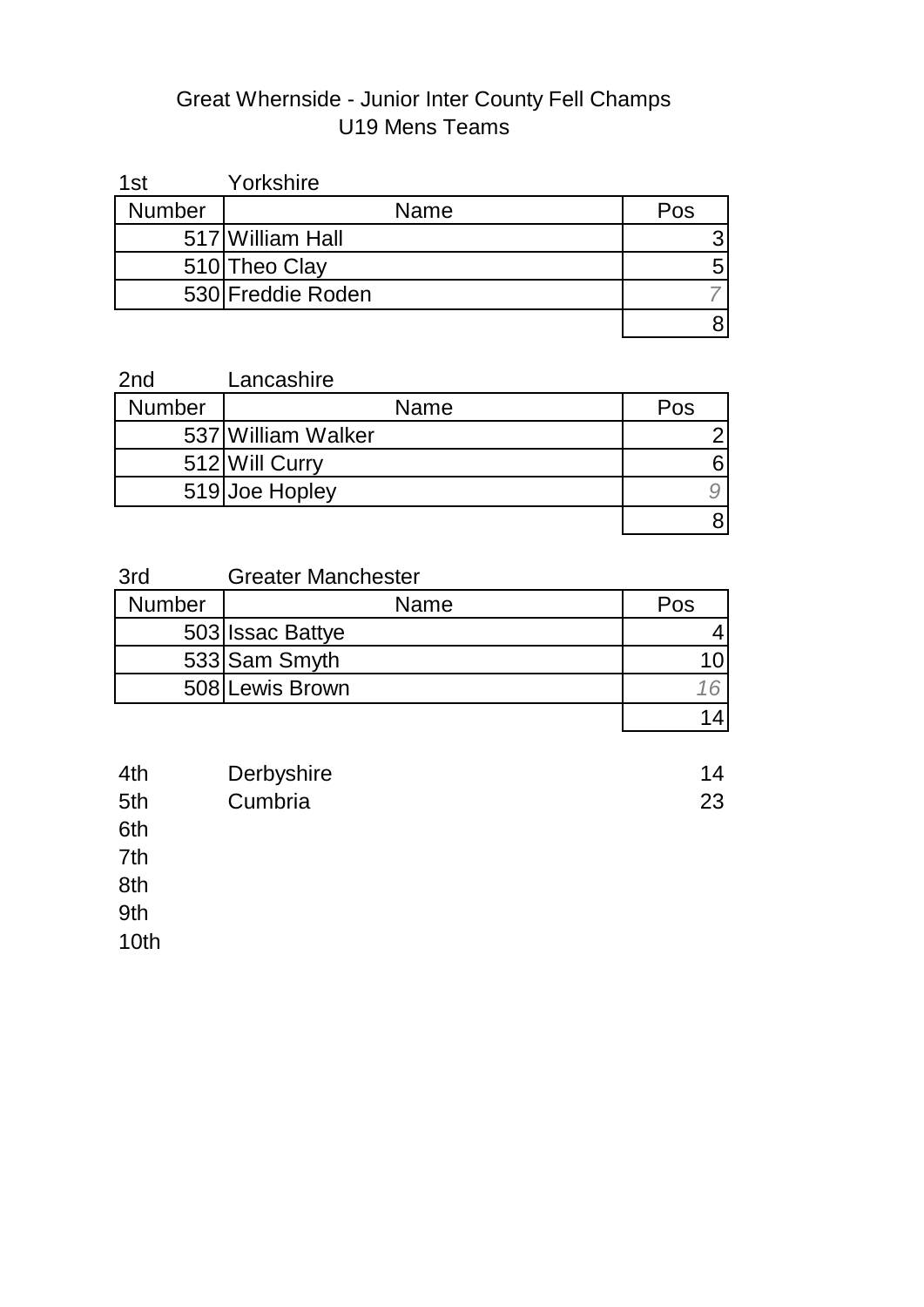# Great Whernside - Junior Inter County Fell Champs U17 Boys Teams

| 1st           | Lancashire            |     |
|---------------|-----------------------|-----|
| <b>Number</b> | Name                  | Pos |
|               | 439 Joseph Ormrod     |     |
|               | 408 James Brassington |     |
|               | 437 Tom Murphy        |     |
|               |                       |     |

| 2 <sub>nd</sub> | Cumbria            |     |
|-----------------|--------------------|-----|
| <b>Number</b>   | Name               | Pos |
|                 | 403 Rowan Ashworth |     |
|                 | 438 Oliver Oldham  |     |
|                 | 454 Adam Varey     |     |
|                 |                    |     |

| 3rd           | Yorkshire          |     |
|---------------|--------------------|-----|
| <b>Number</b> | <b>Name</b>        | Pos |
|               | 415 Jonah Cooper   |     |
|               | 410 Archie Budding |     |
|               | 409 Aston Brogden  |     |
|               |                    |     |

| 4th | Merseyside                |    |
|-----|---------------------------|----|
| 5th | <b>Greater Manchester</b> | 20 |
| 6th | North Wales               | 24 |

7th Avon and Somerset 9999

 $8th$   $\hbox{M}_\mathrm{A}$   $\hbox{M}_\mathrm{A}$   $\hbox{M}_\mathrm{A}$   $\hbox{M}_\mathrm{A}$   $\hbox{M}_\mathrm{A}$   $\hbox{M}_\mathrm{A}$   $\hbox{M}_\mathrm{A}$   $\hbox{M}_\mathrm{A}$   $\hbox{M}_\mathrm{A}$   $\hbox{M}_\mathrm{A}$   $\hbox{M}_\mathrm{A}$   $\hbox{M}_\mathrm{A}$   $\hbox{M}_\mathrm{A}$   $\hbox{M}_\mathrm{A}$   $\hbox{M}_\mathrm{A}$   $\hbox{M$ 

 $9th$   $4.1$   $4.1$   $4.1$   $4.1$   $4.1$   $4.1$   $4.1$   $4.1$   $4.1$   $4.1$   $4.1$   $4.1$   $4.1$   $4.1$   $4.1$   $4.1$   $4.1$   $4.1$   $4.1$   $4.1$   $4.1$   $4.1$   $4.1$   $4.1$   $4.1$   $4.1$   $4.1$   $4.1$   $4.1$   $4.1$   $4.1$   $4.1$   $4.1$   $4.1$   $4.1$   $4.1$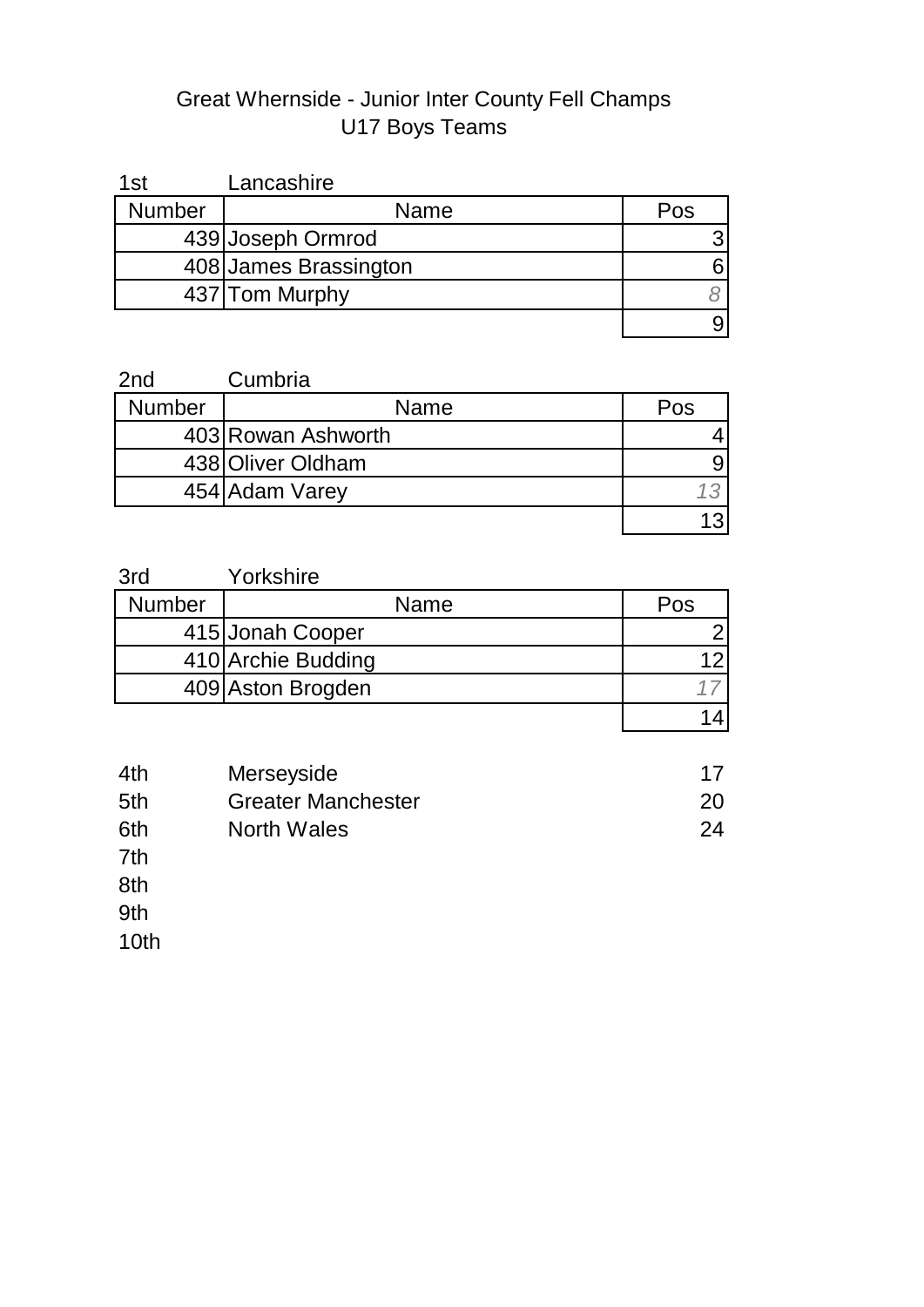# Great Whernside - Junior Inter County Fell Champs U15 Boys Teams

| 1st           | Yorkshire          |     |
|---------------|--------------------|-----|
| <b>Number</b> | Name               | Pos |
|               | 365 Jack Sanderson |     |
|               | 357 Archie Peaker  |     |
|               | 383 Ewen Wilkinson |     |
|               |                    |     |

| 2 <sub>nd</sub> | Lancashire          |     |
|-----------------|---------------------|-----|
| <b>Number</b>   | <b>Name</b>         | Pos |
|                 | 381 Henry Ward      |     |
|                 | 310 Ben Brassington |     |
|                 | 387 Max Winstanley  |     |
|                 |                     |     |

| 3rd           | Merseyside         |     |
|---------------|--------------------|-----|
| <b>Number</b> | Name               | Pos |
|               | 343 Oberon Kearney |     |
|               | 305 Jamie Barnes   |     |
|               | 384 Ben Williams   |     |
|               |                    |     |

| 4th | <b>Greater Manchester</b> | 16 |
|-----|---------------------------|----|
| 5th | Cumbria                   | 21 |
| 6th | North Wales               | 35 |
| 7th |                           |    |

 $8th$   $\hbox{M}_\mathrm{A}$   $\hbox{M}_\mathrm{A}$   $\hbox{M}_\mathrm{A}$   $\hbox{M}_\mathrm{A}$   $\hbox{M}_\mathrm{A}$   $\hbox{M}_\mathrm{A}$   $\hbox{M}_\mathrm{A}$   $\hbox{M}_\mathrm{A}$   $\hbox{M}_\mathrm{A}$   $\hbox{M}_\mathrm{A}$   $\hbox{M}_\mathrm{A}$   $\hbox{M}_\mathrm{A}$   $\hbox{M}_\mathrm{A}$   $\hbox{M}_\mathrm{A}$   $\hbox{M}_\mathrm{A}$   $\hbox{M$ 

 $9th$   $4.1$   $4.1$   $4.1$   $4.1$   $4.1$   $4.1$   $4.1$   $4.1$   $4.1$   $4.1$   $4.1$   $4.1$   $4.1$   $4.1$   $4.1$   $4.1$   $4.1$   $4.1$   $4.1$   $4.1$   $4.1$   $4.1$   $4.1$   $4.1$   $4.1$   $4.1$   $4.1$   $4.1$   $4.1$   $4.1$   $4.1$   $4.1$   $4.1$   $4.1$   $4.1$   $4.1$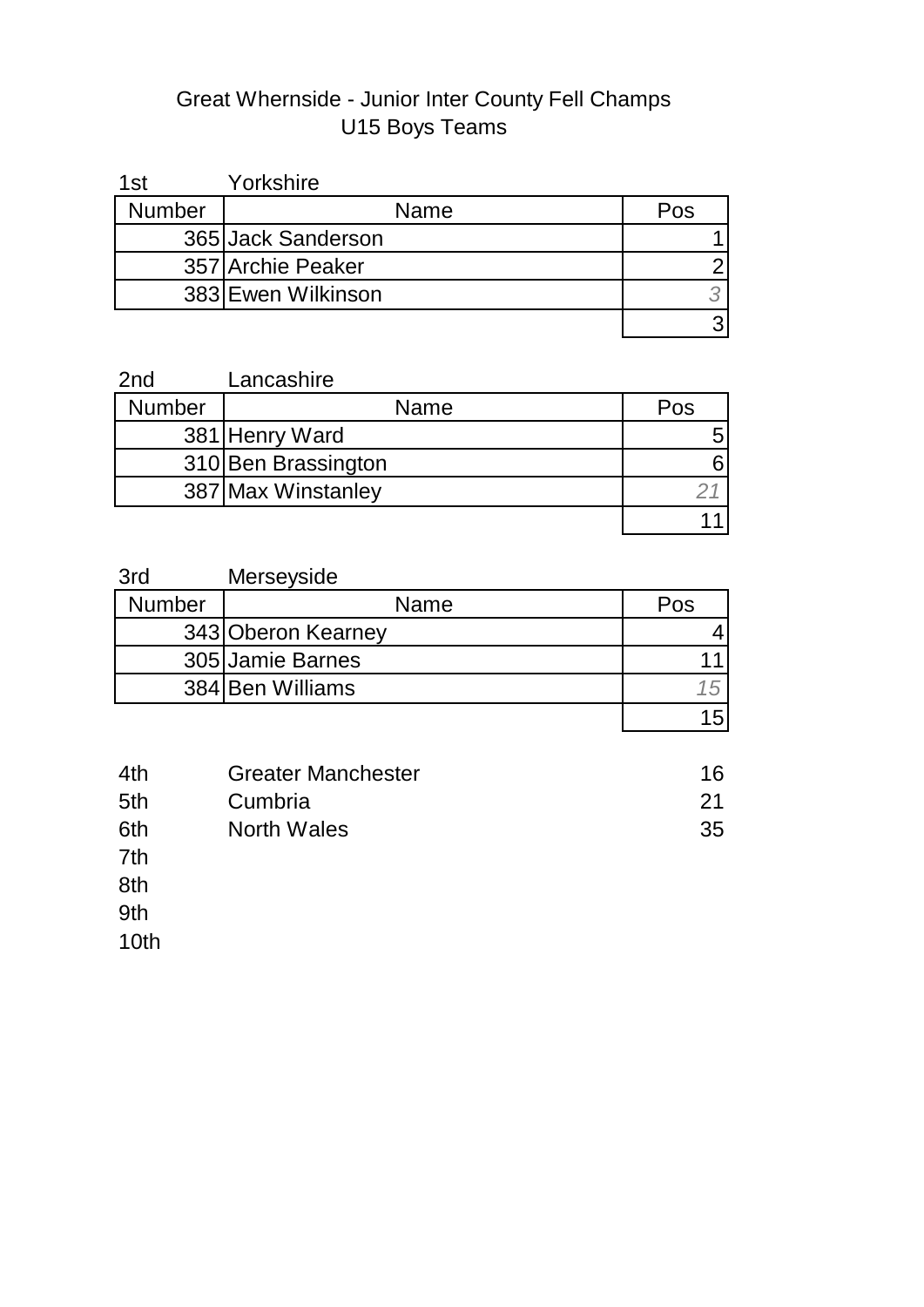# Great Whernside - Junior Inter County Fell Champs U19 Ladies Teams

| 1st           | Yorkshire             |     |
|---------------|-----------------------|-----|
| <b>Number</b> | Name                  | Pos |
|               | 541 Eve Whitaker      |     |
|               | 514 Rebecca Flaherty  |     |
|               | 529 Isabel Richardson |     |
|               |                       |     |

| 2 <sub>nd</sub> | Derbyshire       |     |
|-----------------|------------------|-----|
| <b>Number</b>   | <b>Name</b>      | Pos |
|                 | 504 Lucy Bednall |     |
|                 | 539 Amy Whelan   |     |
|                 |                  |     |
|                 |                  |     |

| 3rd           | Merseyside        |     |
|---------------|-------------------|-----|
| <b>Number</b> | Name              | Pos |
|               | 526 Lucy Milling  |     |
|               | 536 Emma Theobald |     |
|               |                   |     |
|               |                   |     |

| 4th | Shropshire  | 21 |
|-----|-------------|----|
| 5th | Cumbria     | 21 |
| 6th | North Wales | 25 |
| 7th | Lancashire  | 28 |
| 8th |             |    |

 $9th$   $4.1$   $4.1$   $4.1$   $4.1$   $4.1$   $4.1$   $4.1$   $4.1$   $4.1$   $4.1$   $4.1$   $4.1$   $4.1$   $4.1$   $4.1$   $4.1$   $4.1$   $4.1$   $4.1$   $4.1$   $4.1$   $4.1$   $4.1$   $4.1$   $4.1$   $4.1$   $4.1$   $4.1$   $4.1$   $4.1$   $4.1$   $4.1$   $4.1$   $4.1$   $4.1$   $4.1$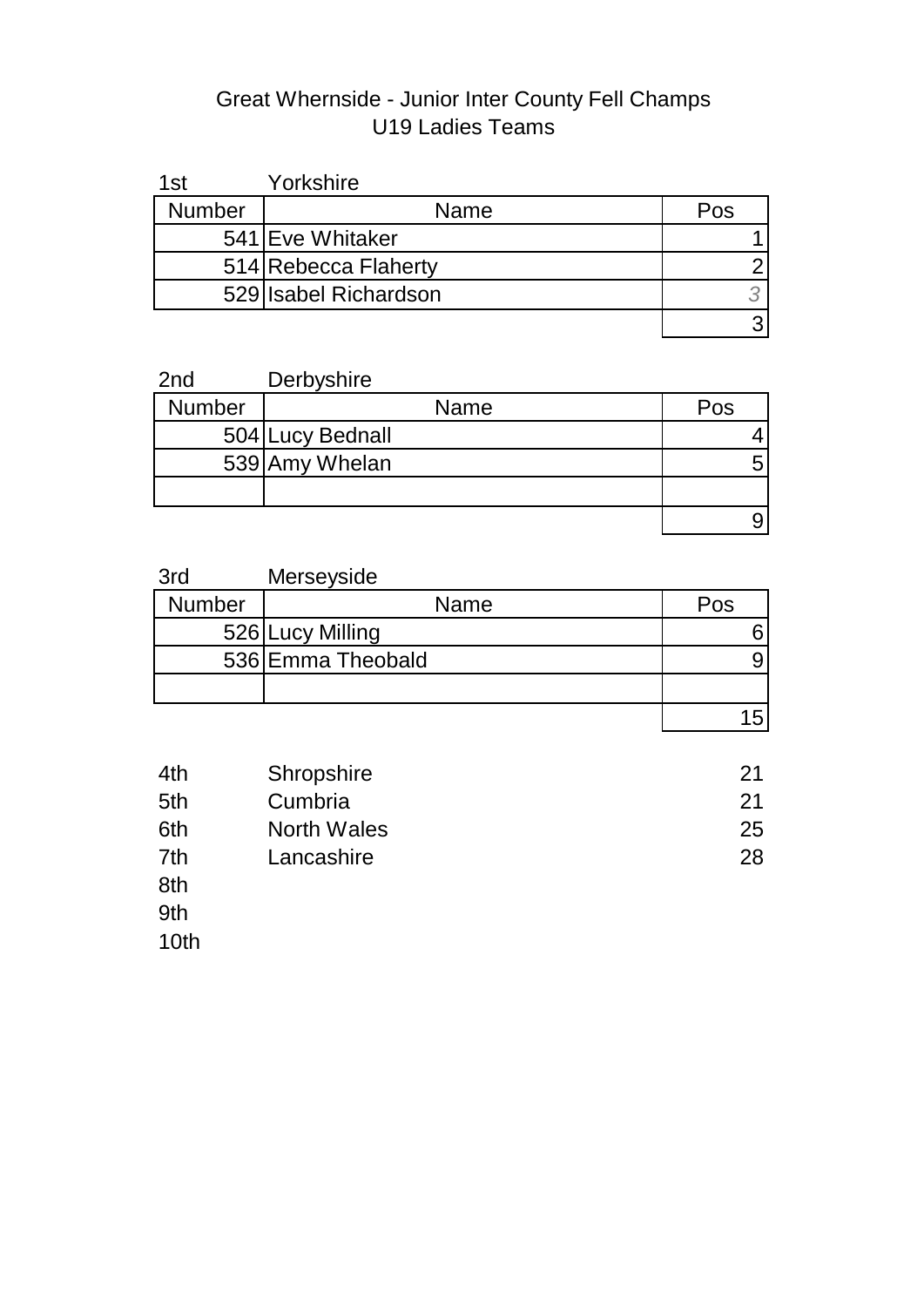#### Great Whernside - Junior Inter County Fell Champs U17 Girls Teams

| 1st           | <b>North Wales</b>    |     |
|---------------|-----------------------|-----|
| <b>Number</b> | Name                  | Pos |
|               | 423 Beca Haf Bown     |     |
|               | 435 Mackenzie McCourt |     |
|               | 424 Anwen Hockley     |     |
|               |                       |     |

| 2 <sub>nd</sub> | Yorkshire              |     |
|-----------------|------------------------|-----|
| <b>Number</b>   | Name                   | Pos |
|                 | 431 Amelie Lane        |     |
|                 | 459 Megan Wilkinson    |     |
|                 | 413 Charlotte Chambers |     |
|                 |                        |     |

| 3rd           | Lancashire         |     |
|---------------|--------------------|-----|
| <b>Number</b> | <b>Name</b>        | Pos |
|               | 425 Isabel Holt    |     |
|               | 470 Evie Taylor    |     |
|               | 445 Libby Rickerby |     |
|               |                    |     |

| 4th | Cumbria                   | 18 |
|-----|---------------------------|----|
| 5th | Derbyshire                | 20 |
| 6th | Merseyside                | 22 |
| 7th | <b>Greater Manchester</b> | 35 |
| 8th |                           |    |

 $9th$   $4.1$   $4.1$   $4.1$   $4.1$   $4.1$   $4.1$   $4.1$   $4.1$   $4.1$   $4.1$   $4.1$   $4.1$   $4.1$   $4.1$   $4.1$   $4.1$   $4.1$   $4.1$   $4.1$   $4.1$   $4.1$   $4.1$   $4.1$   $4.1$   $4.1$   $4.1$   $4.1$   $4.1$   $4.1$   $4.1$   $4.1$   $4.1$   $4.1$   $4.1$   $4.1$   $4.1$